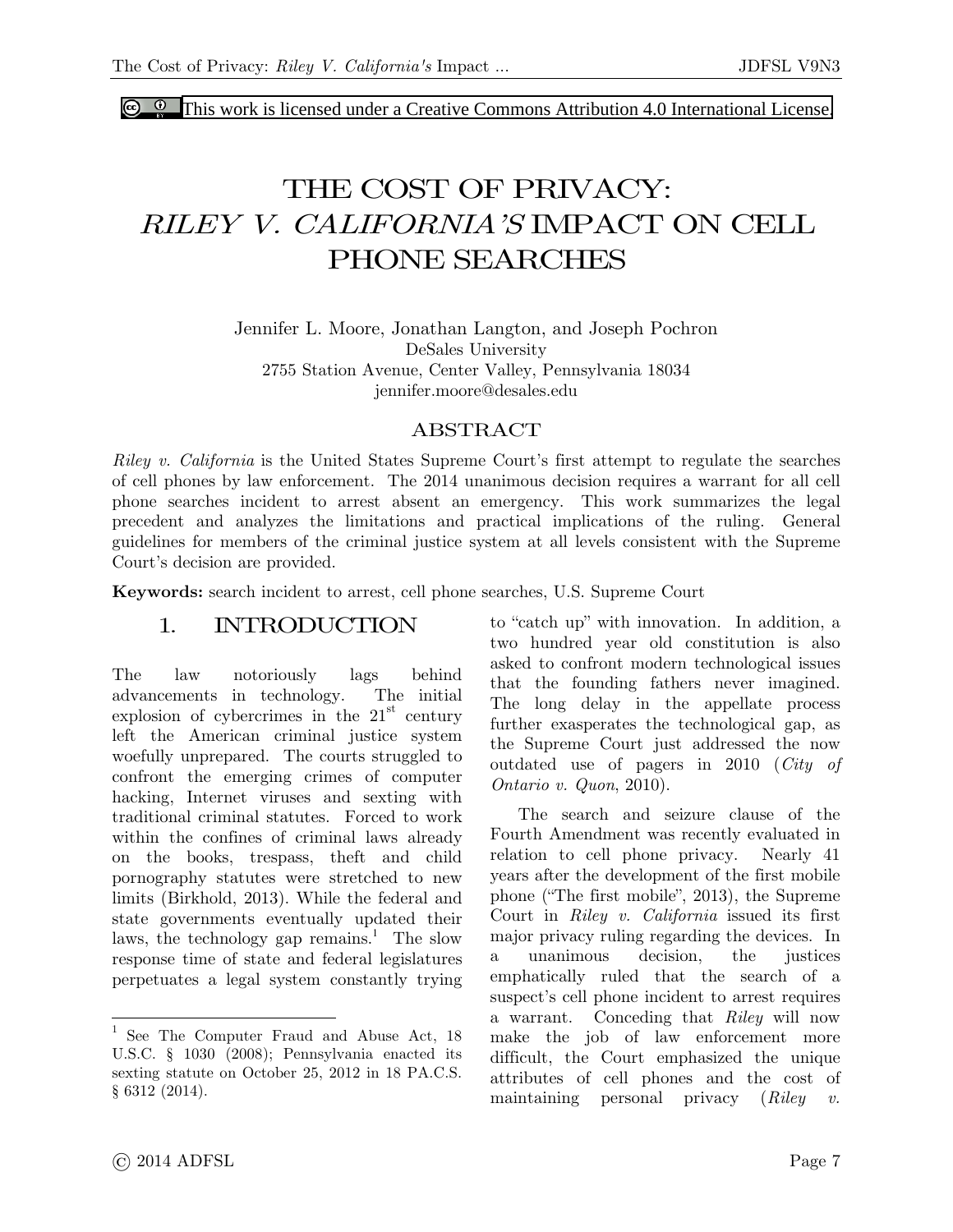*California*, 2014). Local, state and federal law enforcement agencies must now confront the real-world impact of *Riley* in criminal investigations. This article will examine the legal aspects of the Supreme Court's opinion in *Riley* and highlight the limitations of the ruling. In addition, the practical effect of the decision on various parties in the criminal justice system will be evaluated in detail. Finally, a blueprint of acceptable digital forensic techniques after *Riley* will be explained.

### 2. THE SUPREME COURT'S UNANIMOUS **VERDICT**

The Supreme Court consolidated the cases of David Leon Riley and Brima Wurie in a groundbreaking case regarding the evolution of privacy in the digital age. In separate incidents, both men had their cell phones searched incident to arrest without a warrant. The information contained on their cell phones ultimately led to convictions for additional offenses. Riley was initially stopped in California for a traffic violation but eventually arrested after an inventory search revealed two loaded handguns under the hood of his car. During the search incident to arrest, Riley's cell phone was removed from the pocket of his pants and searched preliminarily by the police officer on scene. A review of texts messages and contacts indicated membership in the Bloods street gang. Two hours after the arrest, a detective further analyzed Riley's cell phone without a warrant at the police station. The detective discovered photographs of Riley standing near a car allegedly used in a drive by shooting. Riley was ultimately convicted for attempted murder, assault with a semiautomatic firearm, and firing at an occupied vehicle and sentenced to 15 years to life in prison for his involvement in the drive by shooting (*Riley v. California*, 2014, p. 2481).

Brima Wurie was arrested after purchasing drugs and two cell phones were seized from his person incident to arrest. At the police station, Burie's phone continued to receive calls from a contact noted as "my house." An officer opened the flip phone and accessed the call log to retrieve the incoming telephone number. A trace of the number was completed to obtain a physical address. After securing a search warrant, the police searched Burie's home and seized weapons, cash and large amounts of crack cocaine. Burie's convictions resulted in a sentence of 262 months in federal prison (*Riley v. California*, 2014, p. 2482). On appeal, both cases raised the question of whether a warrant is needed to search a cell phone incident to arrest.

Chief Justice Robert's opinion addressed the question presented within the framework provided by the leading search incident to arrest case, *Chimel v. California*. In 1969, *Chimel* declared that police officers could perform a warrantless search of a suspect and the area within the suspect's immediate control incident to an arrest. This exception to the warrant requirement was justified by the potential threat to officer safety and the possibility for the destruction of valuable evidence (*Chimel v. California*, 1969). The *Chimel* doctrine was extended to include a quick search of personal property "immediately associated with the person of the arrestee" (*U.S. v. Chadwick*, 1977, p. 15). In searching for relevant precedent applicable to the factual scenarios before the Court, Chief Justice Roberts focused on the 1973 decision of *United States v. Robinson*. The holding in *Robinson* permitted police officers to search a crumpled cigarette packet located in a suspect's coat pocket incident to arrest. A review of the contents of the cigarette packet revealed illegal drugs. The Supreme Court in *Riley* had to determine if a cell phone was analogous to that crumpled cigarette package or an entirely different category of property. Similar to most Fourth Amendment cases, the answer hinged on the balancing of government interests and individual privacy.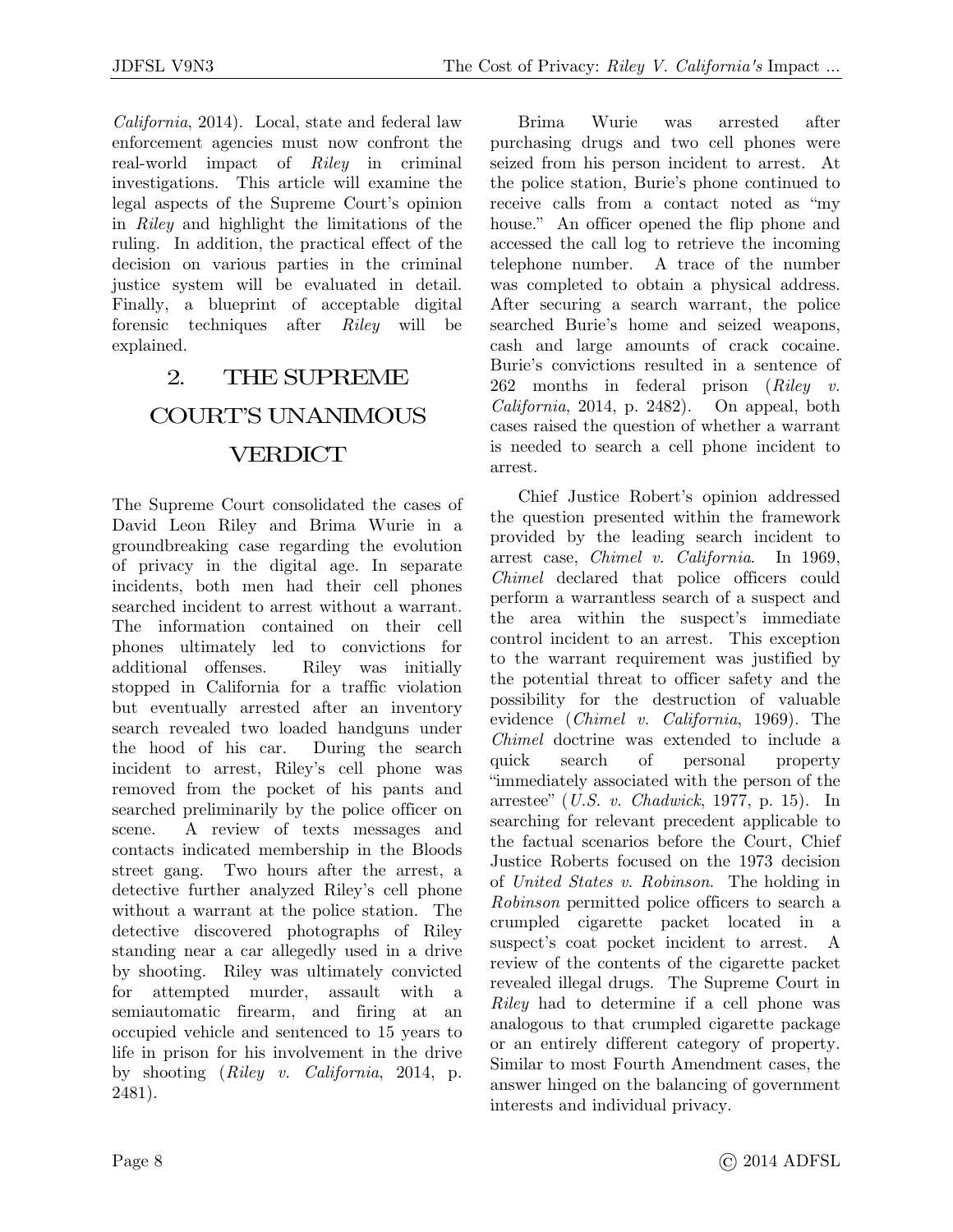The unanimous decision spent a significant amount of time examining the unique characteristics of a cell phone. When compared to other physical objects, the Court emphasized the vast quantitative and qualitative differences of the modern phone. The immense storage capacity and variety of data contained on cell phones was emphasized, which Chief Justice Roberts noted could just "as easily be called cameras, video players, rolodexes, calendars, tape recorders, libraries, diaries, albums, televisions, maps or newspapers" (*Riley v. California*, 2014, p. 2489). Accordingly, a warrantless search of a cell phone implicates a substantially greater violation of privacy than reviewing the contents of a wallet or cigarette packet. The Court noted that 90 percent of adults in America essentially have "on their person a digital record of nearly every aspect of their lives–from the mundane to the intimate" (*Riley v. California*, p. 2490). A detailed examination of a cell phone is analogous to an exhaustive search of an entire home. $2$  Accordingly, cell phones were distinguished from other types of personal property and the precedent from *Robinson* was inapplicable.

The decision also reviewed each of the *Chimel* rationale as they applied to cell phones–officer safety and the imminent destruction of evidence. The Supreme Court quickly dismissed the concern for officer safety, noting that "[d]igital data stored on a cell phone cannot itself be used as a weapon to harm an arresting officer or to effectuate the arrestee's escape" (*Riley v. California*, 2014, p. 2485). While police officers remain free to examine the physical aspects of a cell phone for concealed risks, such as razor blades, the content of the phone remains protected. The Court also clarified that the potential for "indirect" threats from third parties does not justify an automatic warrantless search of cell phone data incident to arrest. While data on a phone can potentially reveal to law enforcement that additional accomplices are en route to the scene, they are not covered by the rationale of *Chimel* and its progeny. *Chimel* applies only to threats from the arrestee, not third parties. In factually specific situations where a unique safety threat exists, the exigent circumstances exception remains available for law enforcement (*Riley v. California*, p. 2487).

In regards to the destruction of evidence rationale from *Chimel*, the Court focused on the potential for remote wiping or encryption of digital data. The federal government and the State of California argued that imminent threats to cell phone contents justified a warrantless search incident to arrest exception. Specifically, the contents of a phone can be completely erased if it remains connected to a wireless network and a third party sends the appropriate signal. In addition, after a phone locks the information stored can be encrypted with a special program to completely prevent access without the applicable encryption key. The Supreme Court quickly dismissed both ideas as justification for an automatic warrantless search, noting that little evidence was provided that these problems even exist in the field. The Court also reiterated that *Chimel* applies only to direct threats from the arrestee, and not to third parties wiping content or the normal functions of an encryption security feature. Police officers remain free to employ alternative methods to protect digital data at the scene of an arrest short of a search, such as removing the battery, turning the phone off or disabling an automatic-lock feature (*Riley v. California*, 2014).

The unanimous Court concluded by acknowledging the impact of their decision, noting "[w]e cannot deny that our decision today will have an impact on the ability of law enforcement to combat crime" (*Riley v.* 

l

<sup>2</sup> Chief Justice Roberts explained that, "a cell phone search would typically expose to the government to far more than the most exhaustive search of a house" (*Riley v. California*, 2014, p. 2491).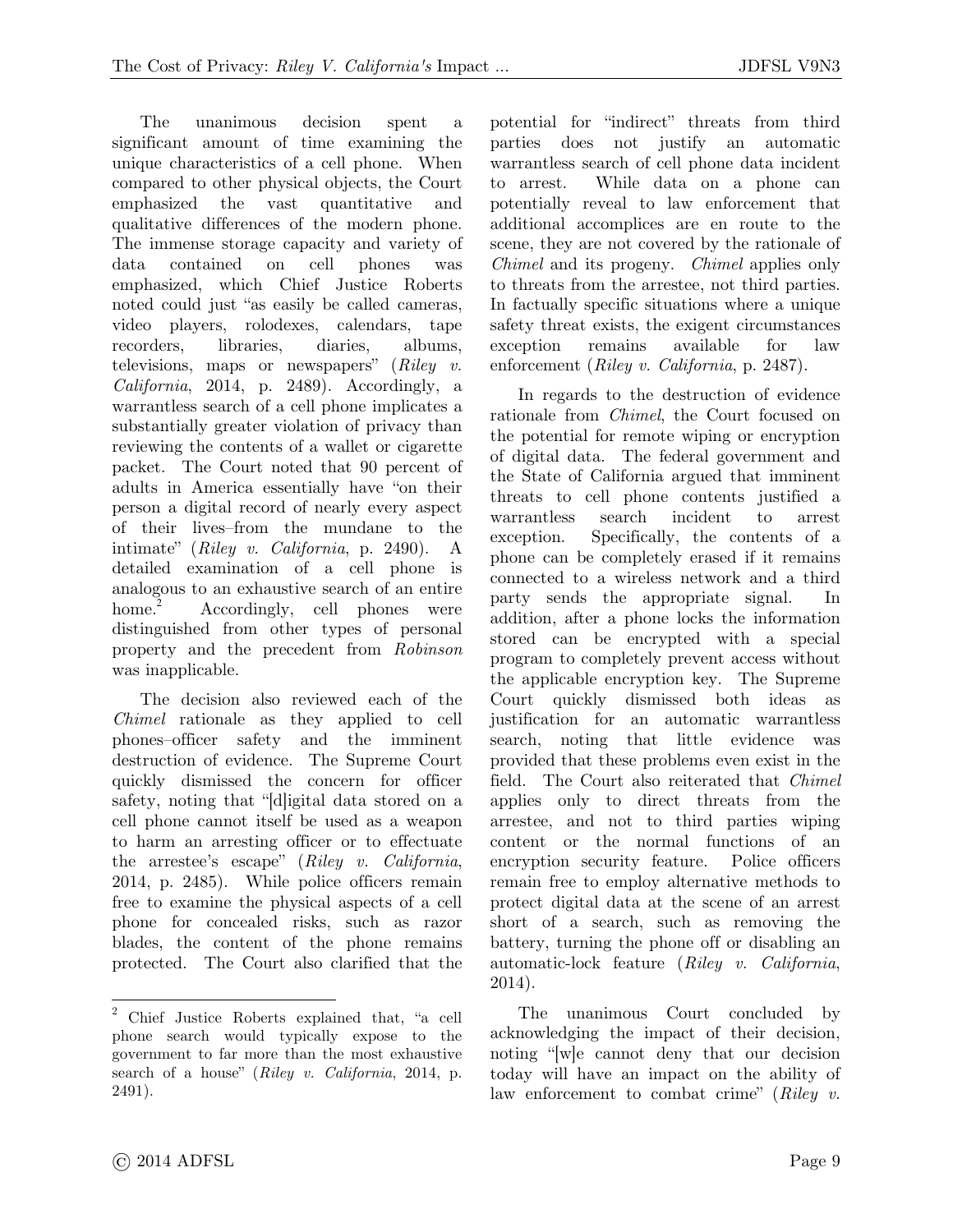*California*, 2014, p. 2493). The decision in *Riley*, however, does not completely isolate a cell phone from a comprehensive search. It simply requires a warrant or an independent exception to the warrant requirement to justify the excessive privacy intrusion.

### **2.1 Justice Samuel Alito's Concurrence**

While the Supreme Court was unanimous in requiring a warrant for cell phone searches incident to arrest, Justice Alito issued a concurrence to explain his legal reasoning. Specifically, the concurrence addressed the underlying *Chimel* rationale cited by the Court for conducting a search incident to arrest – officer safety and preventing the destruction of evidence. Alito argues that the practice of searching a suspect after an arrest has a strong historical foundation independent of the *Chimel* factors. Citing numerous historical examples of searches incident to arrest as routine practice for police officers, Alito concludes that "the rule is not closely linked to the need for officer safety and evidence preservation" (*Riley v. California*, 2014, p. 2496). In addition, Alito cites numerous court decisions that permitted officers to read written items found on suspects incident to arrest as evidence that safety and evidence destruction are not the only controlling factors. The concurrence clarifies that *Chimel* involved searching the scene of an arrest, not the search of a person. Accordingly, Alito would not "allow that reasoning to affect cases like these that concern the search of the person of the arrestees" (*Riley v. California*, p. 2496).

Alito also emphasizes the limits of the *Riley* decision and the need for state and federal legislatures to pass laws regarding digital evidence. Citing the passage of the Omnibus Crime Control Act after *Katz v. United States* restricted the warrantless monitoring of public pay phones, the concurrence emphasized the "better position" of legislatures to address changing technology. As written, Alito concedes that *Riley* gives greater protection to digital evidence than physical evidence. An address on a slip of paper is searchable incident to arrest, but an address contained in a cell phone's contacts list is not. Additionally, photographs in a wallet can be viewed by police officers, while those on a phone are protected. Alito concludes "it would be very unfortunate if privacy protection is the  $21<sup>st</sup>$  century were left primarily to the federal courts using the blunt instrument of the Fourth Amendment" (*Riley v. California*, 2014, p. 2497).

### 3. LIMITATIONS ON THE

### RULING

A single Supreme Court decision is never the "last word" on a specific legal issue. The opinion will inevitably be dissected by the lower courts, distinguished by different factual circumstances and interpreted differently. The *Riley* decision provides several notable limitations that can potentially impact police officers' enforcement of the ruling. For example, the Roberts Court traditionally issues very limited decisions that apply specifically to the factual situations presented. *Riley* is no exception. Both consolidated cases resolved in *Riley* involved searches of cell phones incident to arrest. Consequently, the Court's ruling appears to apply only in situations where the suspect is arrested. This leaves open the possibility for warrantless cell phone searches in other circumstances independent of arrest. For example, police may encounter a cell phone while performing a warrantless search under the automobile exception. Although the Supreme Court distinguished cell phones from other physical property, it did not completely eliminate the possibility that a brief content search might be appropriate in the automobile context due to the mobility of vehicles. In addition, the plain view exception could also arise and justify a cell phone search. If a police officer is lawfully in an apartment and sees a text message implicating criminal activity flash on the screen, they could be justified in searching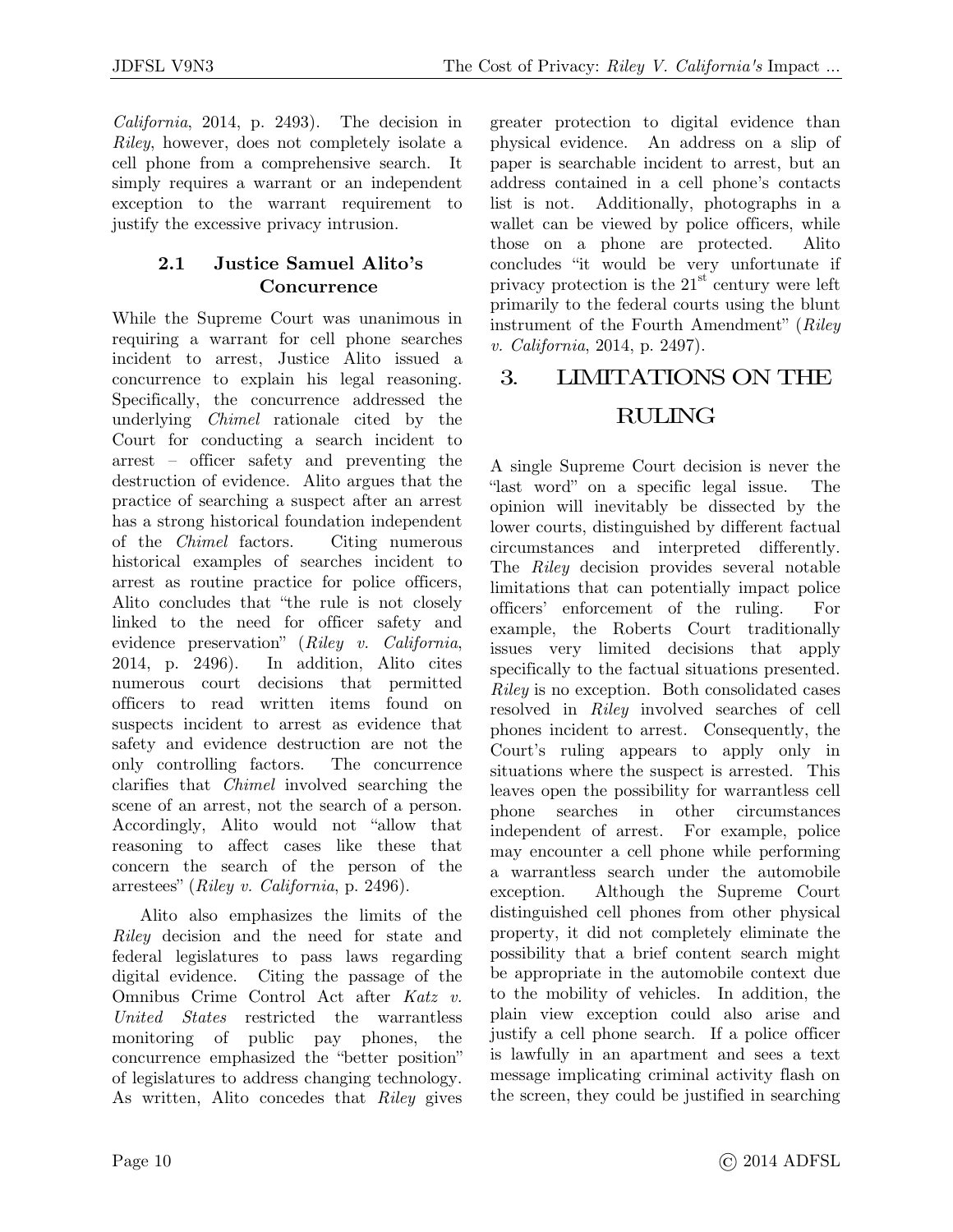the phone. As long as the scenario does not involve a search incident to arrest, *Riley* is not completely controlling.

The opinion itself contains a limiting instruction to remind the audience that *Riley* is limited solely to search incident to arrest cases. In footnote 1, the Court notes that since both parties "agree that these cases involve *searches* incident to arrest, these cases do not implicate the question whether the collection or inspection of aggregated digital information amounts to a search under other circumstances" (*Riley v. California*, 2014, p. 2489). Therefore, the collection of digital information by law enforcement using other means beyond cell phone examination incident to arrest remains an open legal issue.

*Riley* also fails to provide adequate guidance for limiting the scope of search warrants on cell phones. Mobile devices are currently searched and examined by practitioners with nuanced tools that contain forms of automated data extraction and parsing. While *Riley* calls for the acquisition of a search warrant, the Supreme Court did not specify which techniques could be used on mobile device. This issue has already surfaced in the lower courts. The U.S. District Court for the Central District of Illinois recently ruled in *U.S. v. Schlingloff* (2012) that a computer forensic practitioner may not utilize automated data filters to locate evidence that is extraneous to the basis of the probable cause articulated in the search warrant. In *Schlingloff*, a computer forensic practitioner utilized an automated filter within a forensic tool to search for files containing child pornography, resulting in the location of child pornography on the suspect's computer. The warrant was explicitly based on probable cause pertaining to an identity theft investigation, and although the child pornography filter utilized to search the computer is commonly set as a default methodology within the forensic tool, the practitioner did have the ability to conduct an examination of the device without using the filter. Because the practitioner did not choose

to deactivate the child pornography filter, the District Court ruled that the utilization of the filter reached beyond the scope of the search, resulting in the suppression of the digital evidence. Although methodologies certainly differ between mobile device forensics and computer forensics, Chief Justice Roberts' opinion in *Riley* draws clear analogies between modern cell phone technology and the capabilities that are typically associated with computers. Because of this commonality, *Schlingloff* may represent a glimpse into the future of legal issues concerning the examination of cell phones and the associated requirements for warrants and methodologies.

Although *Riley* largely neglected to delve into the intricacies of the scope of search warrants for digital devices, the Court acknowledged the complexities associated with the data capabilities of mobile devices. Just as Apple mobile devices support data storage through the iCloud service, modern cell phones consistently use data remotely stored on third-party servers. The Court explicitly referenced modern cell phones' utilization of cloud computing, noting that "a cell phone is used to access data located elsewhere, at the tap of the screen" (*Riley v. California*, 2014, p. 2491). Although the majority opinion appears to recognize a necessity for Fourth Amendment protection of data stored through cloud-based technology, the Court hesitates to clearly delineate the important distinction between locally and remotely stored data. More importantly, Riley also fails to recognize the significance of such a distinction, stating that "cell phone users often may not know whether particular information is stored on the device or in the cloud, and it generally makes little difference" (*Riley v. California*, p. 2491). While modern cell phone capabilities allow for the storage of data in a multitude of locations on the individual device and through cloud-based services, *Riley* fails to establish a framework for the legal and forensic interpretation of these differences. The Court's opinion suggests that this distinction is irrelevant for the purpose of searching a device incident to arrest, and effectively paves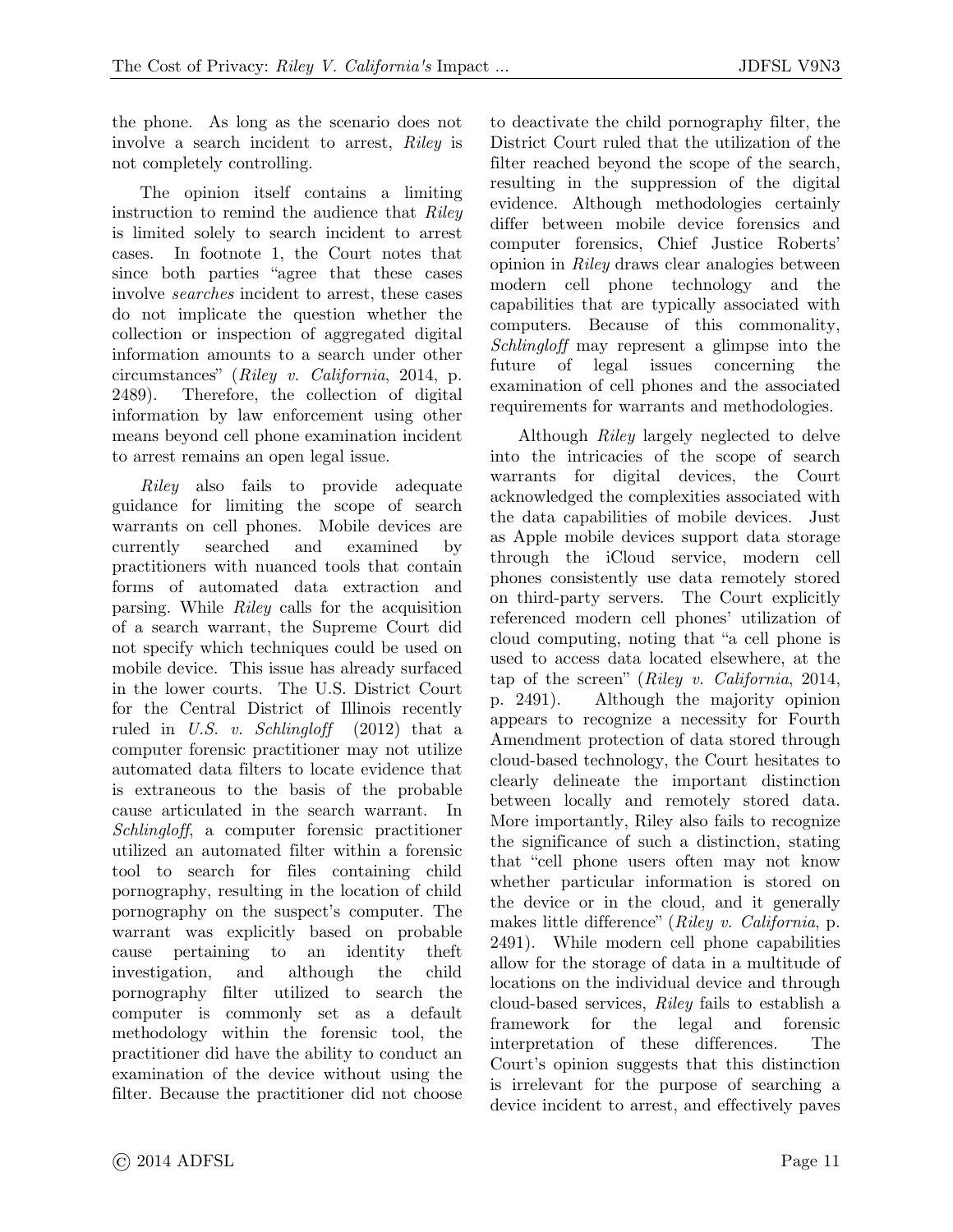the way for further discussion and debate regarding the scope of warrants for the search of digital evidence.

Arguably, the *Riley* decision can also be read as applying only to cell phones as opposed to all types of electronic devices. While the type of information stored on a cell phone is analogous to that found on iPads or iPods, the justices did not directly make the comparison. As additional technological devices continue to emerge, such as Google glasses or the highly anticipated iWatch, courts will be forced to determine if they are similar enough to cell phones to apply *Riley*. An armband used by athletes to map their latest run or bike ride could provide indispensable GPS data. Since these devices lack the photographs, contacts, calendars and other personal information found on cell phones, they are potentially distinguishable from the *Riley* decision based on the level of privacy intrusion. The ultimate determination of what types of devices fall under *Riley*'s control will fall on the lower courts.

The Supreme Court also expressly noted that the exigency exception to the warrant requirement is still applicable in appropriate factual circumstances to justify a search of cell phone data. Similar to other areas of Fourth Amendment jurisprudence, the warrant requirement is eliminated in situations where the safety of the police or public is in immediate danger or evidence is imminently being destroyed. The *Riley* opinion provides two factual examples in which a cell phone search may be justified due to exigent circumstances. First, law enforcement would be entitled to search the contents of a phone if the suspect is apparently texting an accomplice to detonate an explosive device. Second, the Court would seemingly allow the warrantless search of a phone believed to contain the location of a kidnapped child (*Riley v. California*, 2014, p. 2494). These examples simply highlight the potential for countless unique factual scenarios that justify cell phone searches

incident to arrest. As the lower courts begin to interpret and apply *Riley*, this exception possesses the greatest potential for expansion and abuse. At this time, however, the justices explicitly held that threats of remote wiping and/or data encryption do not constitute exigent circumstance.

# 4. PRACTICAL IMPACT OF *RILEY* ON LAW ENFORCEMENT

*Riley* appears to unequivocally require a warrant for any cell phone seized during an arrest that lacks exigent circumstances. In order to ascertain the practical impact of *Riley* on the law enforcement community, a few points must be clarified. First, the term "search" used in relation to a cell phone can actually describe a multitude of approaches utilized by law enforcement personnel with varying levels of digital forensics knowledge. In some jurisdictions, cell phone searches are limited to a simple scroll analysis (Ayers, Brothers, and Jansen, 2013, p. 16). A scroll analysis of a mobile device involves the manual manipulation of a cell phone, through which a law enforcement officer will "scroll" through a phone while photographing or similarly documenting the phone's screen as it displays the relevant information. Scroll analyses, although recognized as an accepted practice in the digital forensics community, represent a cursory and rudimentary form of mobile device forensic analysis, requiring negligible training or experience on the part of the individual examining the device (Ayers, et al., p. 18).

Other jurisdictions utilize more advanced digital forensic tools designed specifically for the acquisition, extraction, decoding, and reporting of data residing within a mobile device (Ayers, Brothers, and Jansen, 2013, p. 17). These innovative tools require specialized training and certification, as well as acceptable forensic laboratories for proper utilization. The environmental requirement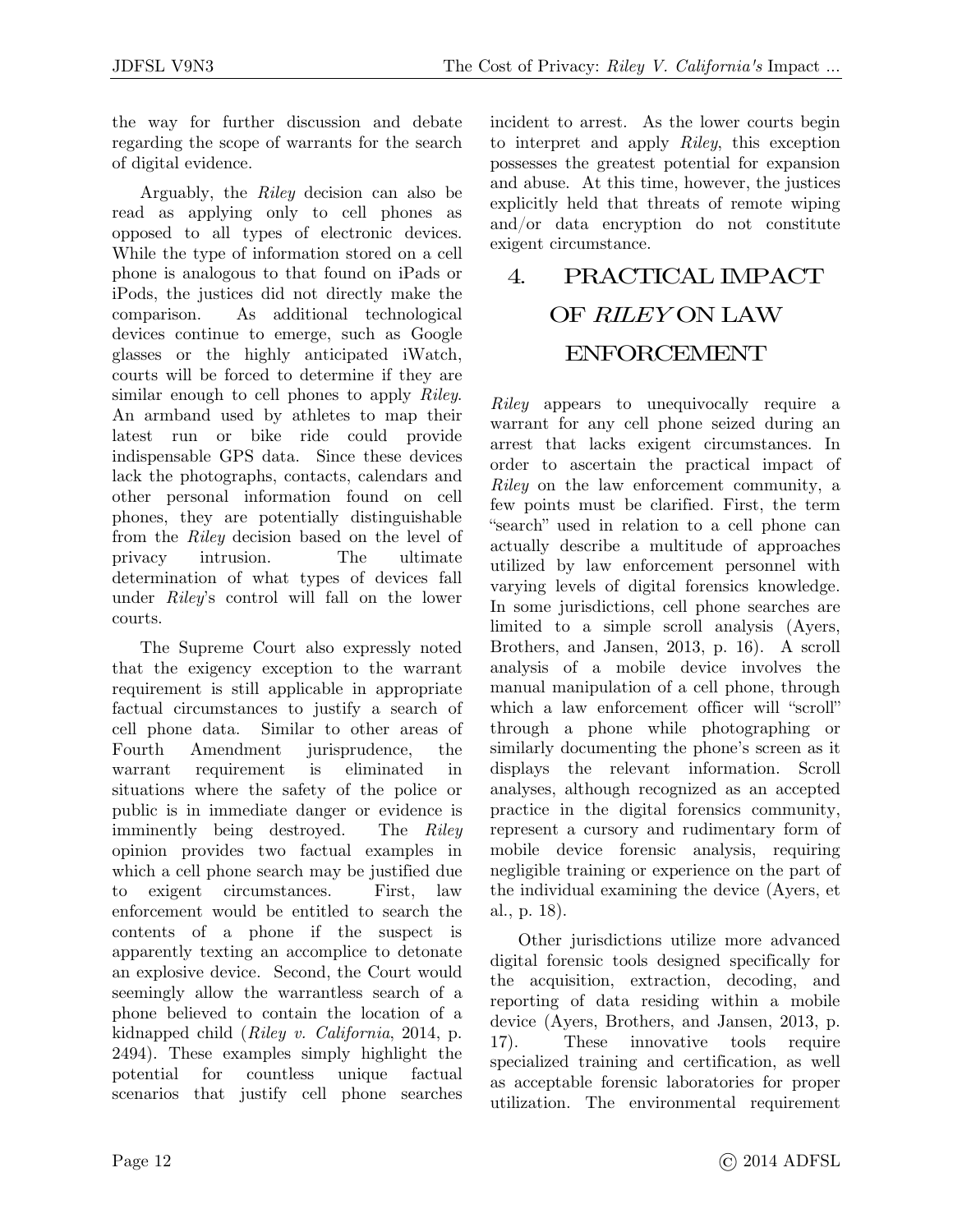remains a focal point of concern for law enforcement personnel. Digital forensics laboratories formerly focused almost exclusively on traditional computer analysis. These laboratories adapted in response to the exponential growth in the prevalence of mobile device use and the evolution of the technological capabilities of these mobile devices. As the prevalence and capabilities of cell phones have grown and developed, the law enforcement community has reacted by training personnel on mobile forensic tools and methodologies, as well as utilizing or establishing laboratory environments for the analysis of the devices (Malone, 2011).

Due to the differences in jurisdictional capabilities and practices, the practical implications of *Riley* on the law enforcement community are diverse and versatile. The opinion doesn't simply impose restrictions or regulations on a singular "police" presence, but on a number of law enforcement personnel working in different capacities. For the sake of brevity, the law enforcement personnel impacted by the *Riley* decision can be categorized into the following four groups: first responders, criminal investigators, prosecutors and forensic practitioners.

First responders and criminal investigators are the categorical groups of law enforcement personnel that will arguably be the most heavily impacted by *Riley*. As seen through the facts of both consolidated cases under the umbrella of *Riley,* police officers who are in the process of arresting an individual and conducting administrative or investigative searches of the arrestee's person or immediate surroundings will commonly locate a cell phone. The language of the *Riley* opinion very clearly establishes the necessity to procure a search warrant after the seizure of a cell phone incident to arrest. While Chief Justice Roberts identified exigency exceptions in the unanimous opinion, his emphasis on the acquisition of a search warrant before conducting an investigative search of a cell phone's contents has a sizeable impact on the actions of first responders and criminal investigators immediately after an administrative seizure.

Previously, a police officer may have conducted a cursory scroll analysis of the phone in order to verify written or verbal statements made by the arrested party, to expedite traditional investigatory tactics, or to document information before a device or its contents can be remotely wiped, protected by password, or otherwise modified (Murphy, 2009, p. 2). Exigency exceptions aside, *Riley* very clearly disallows some of the aforementioned tactics that have been utilized by first responders and criminal investigators in order to expediently search the content of a cell phone. Rather than reacting intuitively or reflexively as investigators seeking actionable information, law enforcement personnel conducting searches incident to arrest must accept the challenge presented by *Riley* of protecting and preserving digital evidence.

Additionally, prosecutors will be impacted by the *Riley* opinion. While many prosecutors are currently procuring search warrants for digital evidence, they will undoubtedly be pressured to achieve a higher degree of awareness regarding mobile devices that require authority for search or forensic examination. The Department of Justice currently serves as an example of the reaction to *Riley* on the part of prosecutors, as it has publicly announced that it will strive to operate within the bounds of the unanimous opinion while seeking to clarify and utilize exigency exceptions (Myers, 2014). Prosecutors will need to provide guidance in order to ensure that first responders and criminal investigators are dealing with digital evidence from cell phones in a manner that is consistent with the *Riley* decision. More importantly, *Riley* represents the Supreme Court's first foray into the realm of mobile device forensics. As the rampant utilization of cell phones continues to permeate the lives of American citizens, the Court will inevitably need to make similarly impactful decisions in the future regarding warrant scope considerations and plain view technicalities as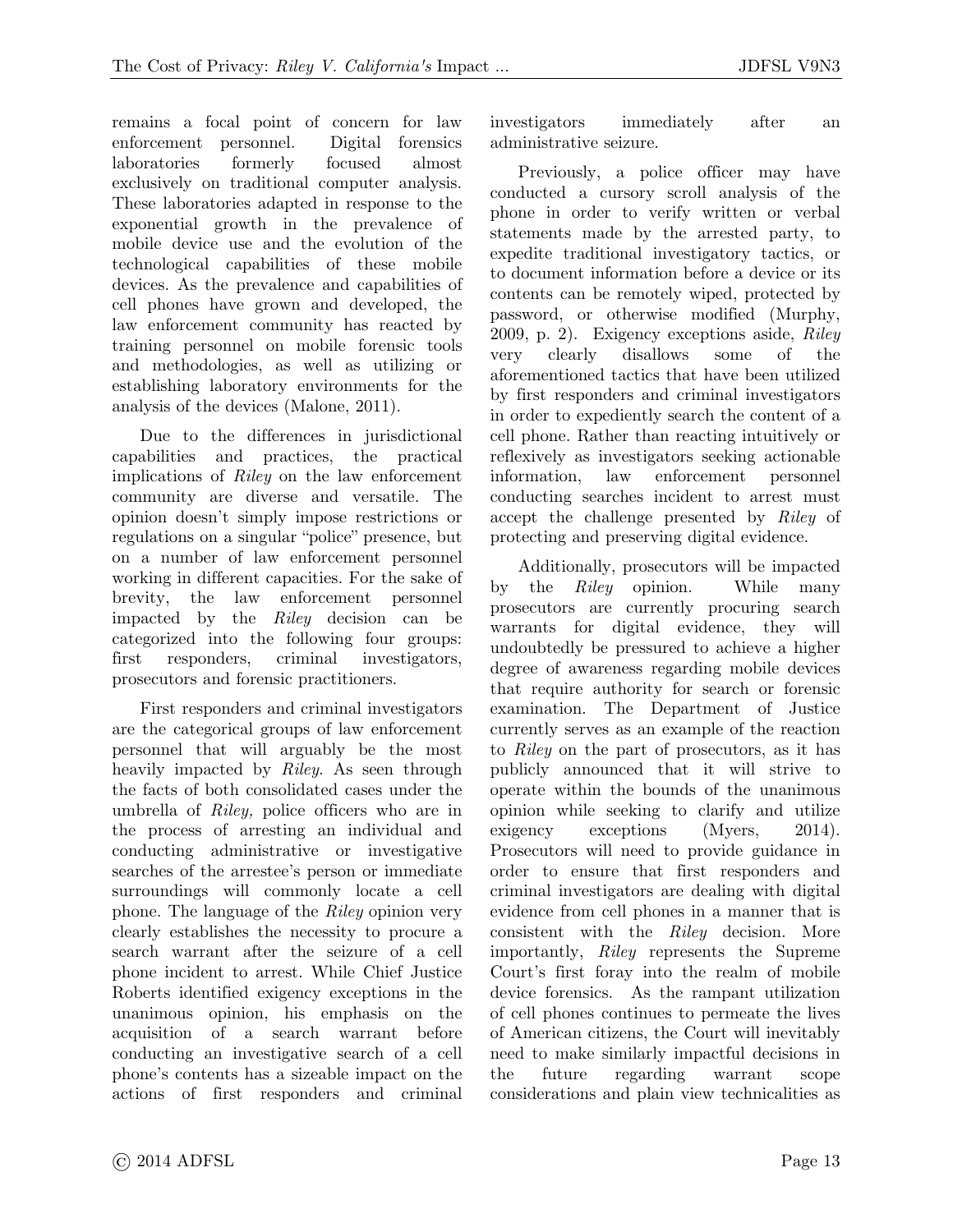they relate to the forensic analyses of cell phones. As these legal discussions evolve, prosecutors will face the unenviable task of representing the Government's interests, educating first responders, and learning the methodological nuances of mobile device forensics from competent practitioners.

Although the on-site methods utilized by first responders to expediently search the contents of a cell phone appear to have been largely invalidated by *Riley,* Chief Justice Robert's language seems less indicative of a dramatic change in policy for the part of the fourth categorical group of law enforcement personnel, the certified forensic practitioners. The vast majority of mobile device forensic practitioners currently require legal authority to examine a cell phone through a search warrant or written consent due to industry standards and individual agency operating procedures (U.S. Department of Justice, 2004, p. 7). While the language of *Riley* does little to hamper the current practices of mobile device forensic examiners, it may have a counterintuitive and decidedly positive impact on the discipline of mobile device forensics as whole. Rather than placing an emphasis on the ambiguously dangerous "cost" that privacy in the digital age may have, the *Riley* decision clearly communicates the nuances and protocols associated with mobile device forensics for the law enforcement community.

In order to do so, Chief Justice Roberts relied on the National Institute of Standards and Technology (NIST) Guidelines on Mobile Device Forensics (*Riley v. California*, 2014, p. 2486). Roberts used these guidelines to emphasize and respond to the government's arguments about remote data wiping, encryption, and similar concerns about the volatility of data residing on mobile devices. By utilizing industry standards and appropriate literature, the Supreme Court outlined a blueprint for acceptable law enforcement techniques utilized to secure and examine a cell phone.

# 5. THE BLUEPRINT: ACCEPTABLE TECHNIQUES FOR LAW ENFORCEMENT AFTER RILEY

First, the physical aspects of a phone may be inspected to determine if it could be used as a weapon. Although fairly straightforward and simplistic, the Supreme Court's allowance of a physical inspection of a cell phone serves to protect the law enforcement official, typically a responding officer or investigator, from immediate and obvious danger. Although Chief Justice Roberts' opinion clearly demonstrates the Court's prioritization of personal privacy over the government's concerns about the protection of digital evidence, the opinion also relays several acceptable practices for law enforcement to protect volatile digital evidence on mobile devices. Aside from a physical inspection of the device, the second allowable practice suggests that police officers concerned with the threat of remote wiping can remove a phone's battery or turn the phone off (*Riley v. California*, 2014, p. 2487). Although the removal of a cell phone's power source will ultimately prevent a phone from being remotely wiped through a command using wireless connectivity or cellular network services, the practice can create different problems for mobile device practitioners. Removing a cell phone's battery or effectively turning the phone off may activate authentication codes such as PIN's, passwords, or complex security codes unique to the device. While following this practice will maintain the integrity of the digital evidence, it may also compromise access to the device, effectively delaying or invalidating the search of the cell phone.

Additionally, law enforcement personnel can leave a seized cell phone turned on and place the phone in a Faraday bag to block radio waves (*Riley v. California*, 2014, p.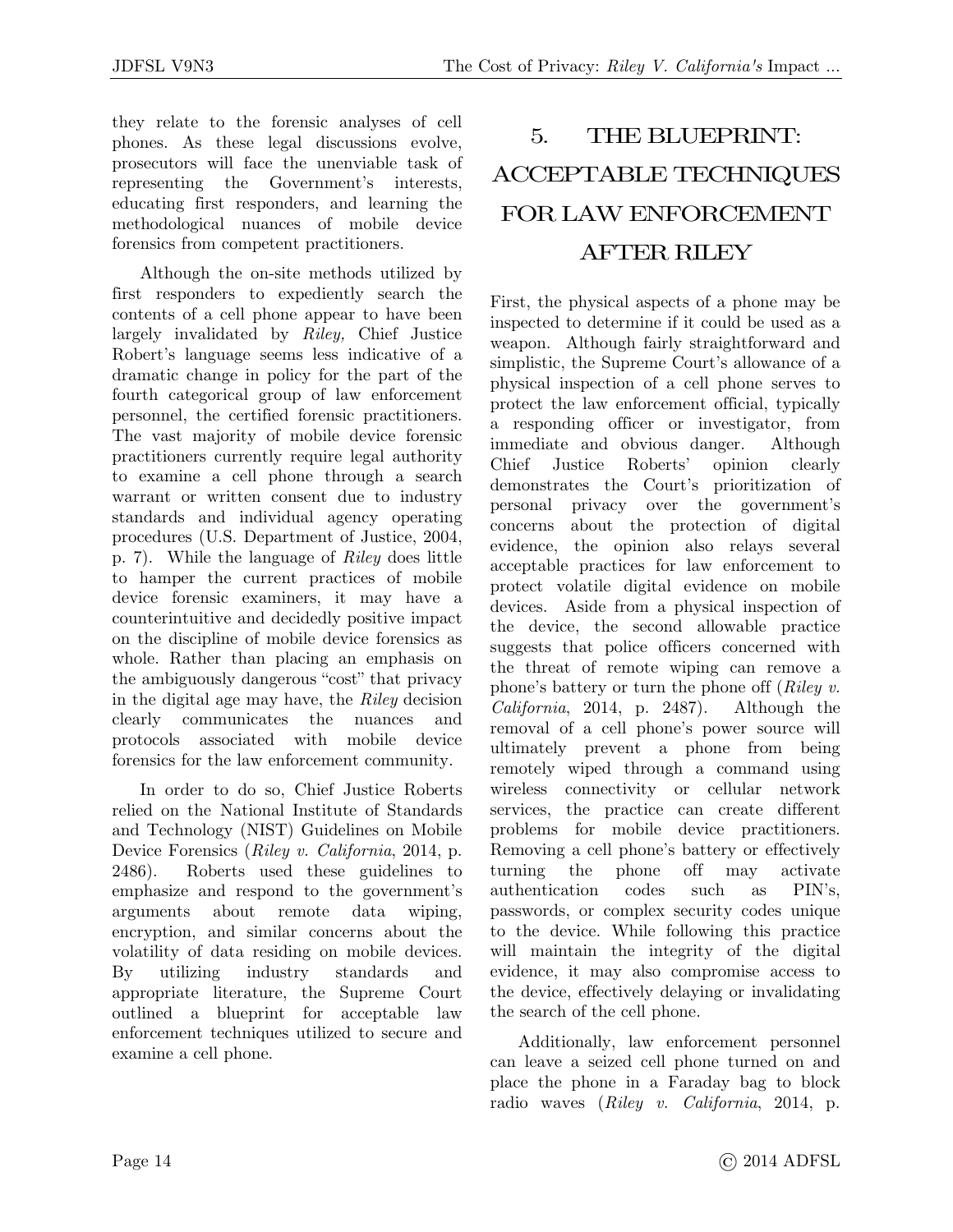2487). Faraday bags are capable of blocking radio frequency ("RF") waves from reaching the mobile device and denying wireless connectivity, preventing the remote wipe or encryption of a cell phone's data. Although largely effective, the utilization of Faraday bags entails a certain level of risk. Faraday containers are not without limitations, as they do allow for the minute possibility that a contained cell phone could connect to a cell tower in the immediate area. Additionally, Faraday bags and similar vessels can be unsuccessfully sealed by a first responder, while cables connecting a contained phone to a forensic workstation may act as antennas, ultimately allowing access to cellular networks. Unfortunately, even the successful utilization of a Faraday bag has negative ramifications. Once a Faraday container isolates a cell phone from radio frequency, the device's battery life will be significantly shortened as the cell phone raises its power consumption levels in an attempt to connect to a network that is being blocked by the Faraday bag. Finally, certain mobile device manufacturers and cellular service providers design and implement protocols that cause cell phones to reset or clear data if isolated from the network for an extended period of time (Ayers, Brothers, and Jansen, 2013, p. 30).

The final options presented by the Supreme Court allow first responders to disable the automatic-lock feature on a phone to prevent data encryption and protection through passcodes, or to put the device in airplane mode to disallow cellular and wireless network connectivity (Ayers, Brothers, and Jansen, 2013, p. 15). Although both of these methods have the potential to preserve the integrity of the digital evidence, they present a shared concern for law enforcement personnel. Disabling automatic-lock features and enabling airplane mode both require the direct manipulation of the device, as the first responder directly interacts with the cell phone. These methods technically necessitate a directly intrusive altering of the device's data, resulting in a digital footprint, which could prove problematic if the first responder is unfamiliar with the cell phone or the methodologies being used. The law enforcement community can mitigate these concerns by providing base levels of training, as well as ensuring that first responders who are tasked with disabling an automatic-lock feature or enabling airplane mode understand that they must document the actions taken in order to preserve the integrity of the evidence. While none of the techniques provided by the Supreme Court represent airtight solutions to the Government's concerns regarding data vulnerability, they should succeed in establishing a crucial foundation for awareness throughout the law enforcement community regarding the quality and nature evidentiary data within cell phones.

# 6. THE SUPREME COURT AND TECHNOLOGY

The Supreme Court in *Riley* acknowledged the prevalence of modern cell phones in American society, noting, "the proverbial visitor from Mars might conclude they were an important feature of human anatomy" (*Riley v. California*, 2014, p. 2484). Yet, the justices themselves seem to lack this familiarity with cell phones and other technology. The average age of the nine justices sitting on the Supreme Court today is 68 years old. As law and technology continue to intertwine, the lack of technical awareness of the Supreme Court justices is increasingly apparent. Justice Elena Kagan, the Supreme Court's youngest justice at age 54, even identified the issue of age and technology. In regards to cell phones, she stated, "[t]hey're computers. They have as much computing capacity as laptops did five years ago. And everybody under a certain age, let's say under 40, has everything on them" (Serwer, 2014). The justices do not even use email to communicate with one another (Smith,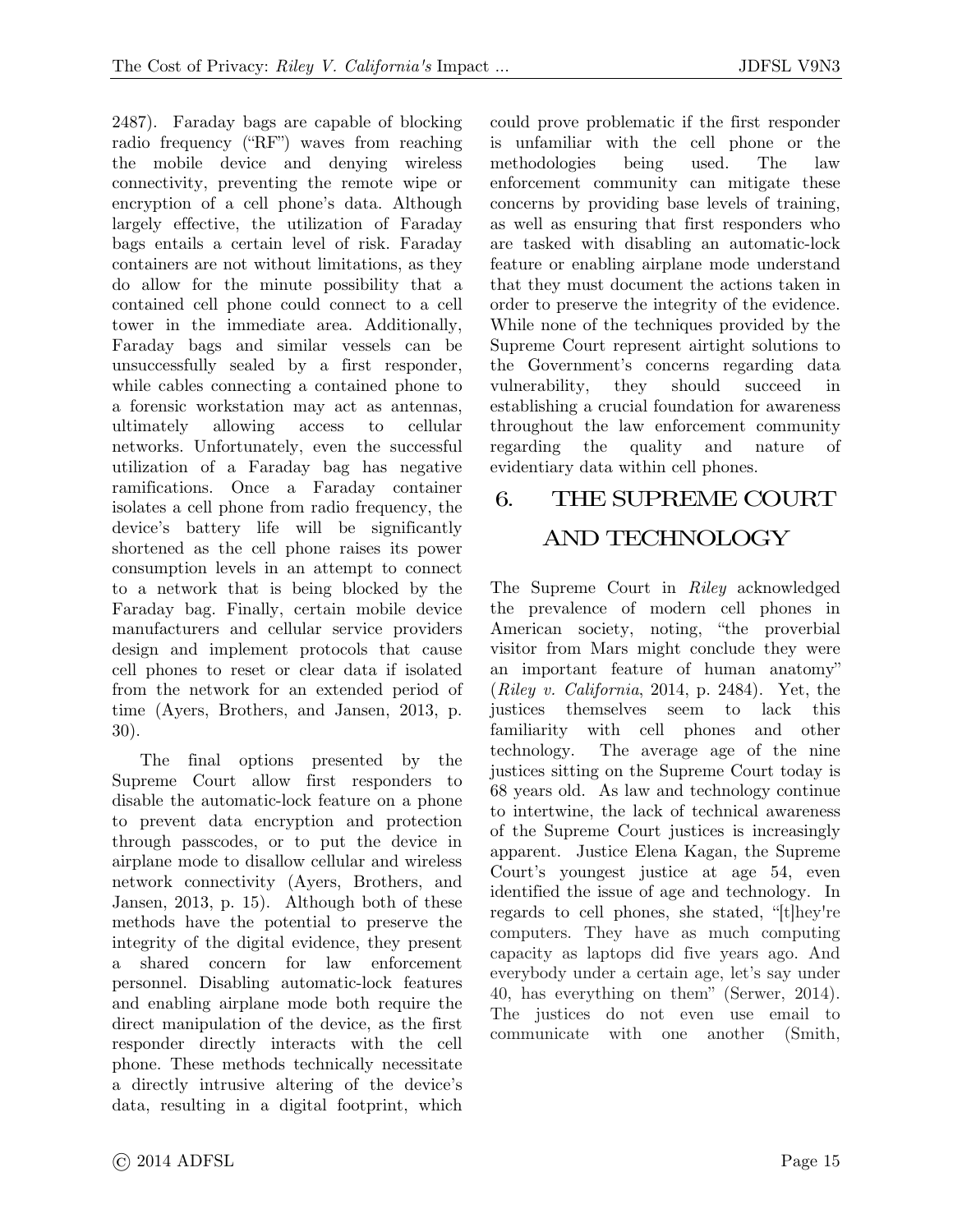$2013$ ).<sup>3</sup> They received substantial criticism for their comments during the oral arguments for *American Broadcasting Cos. v. Aereo, Inc.* (2014), a recent case regarding the retransmission for cable television over the Internet. Several justices were unable to understand how the technology at issue actually worked, with Justice Sonia Sotomayor admitting, "this is really hard for me" (*American Broadcasting Cos. v. Aereo, Inc.*, oral arguments, 2014; Rubin, 2014). Justice Stephen Breyer was similarly befuddled, proclaiming to counsel during oral argument that "what disturbs me on the other side is I don't understand what the decision for you and against you when I write it is going to do to all kinds of other technologies. I've read the briefs fairly carefully, and I'm still uncertain that I understand it" (*American Broadcasting Cos. v. Aereo, Inc.*, oral arguments, 2014; Rubin, 2014). The technological confusion was also apparent in a 2010 case regarding the use of pagers by employees. In *City of Ontario v. Quon*, Justice Anthony Kennedy displayed his misunderstanding of texting. During oral argument, he inquired about what would happen if an individual both sends and receives a text message at the same time, "Does it say: 'Your call is important to us, and we will get back to you'" (*City of Ontario v. Quon*, oral argument, 2010)? In the same case, Chief Justice Roberts had to ask counsel to explain the difference between a pager and  $e$ -mail. $4$ 

The justices not only need to understand how technology works, but also how the average American utilizes technology in their daily lives. During the oral argument for *Riley*, Chief Justice Roberts was surprised to hear that individuals sometimes carry more than one cell phone. He specifically asked defense lawyer Judith Mizner in relation to Brima Wurie, "[w]hy would he have two cell phones?" When Ms. Mizner replied that it was a common occurrence, Chief Justice Roberts replied,"[w]hat is your authority for the statement that many people have multiple cell phones on their person" (*Riley v. California*, oral argument, 2014; Hurley, 2014)? The exchange during oral argument seemed to suggest that Roberts believed only a drug dealer involved in illegal activity would possess two cell phones. While the confusion did not appear to impact the ultimate decision in *Riley*, it raises concerns about future cases with continually advancing technology.

The degree to which Supreme Court justices truly need to understand technology before they issue a legal ruling is debatable. The Court continually confronts factually complex issues on a variety of subject. Patent cases, for example, are notoriously intricate and can involve any number of scientific or engineering disciplines. A justice does not need to be an expert in every field that is brought before the Supreme Court. However, they should seek outside assistance when addressing an advancing field to avoid the appearance of looking foolish and out-of-date. Perhaps the greatest threat to the Supreme Court in technologically related cases is the complete loss of public confidence. A controversial verdict is undoubtedly questioned when the leading Court in the country doesn't know the correct name for the widely popular Netflix or that HBO is not a free television channel (Logiurato,  $2014$ ).<sup>5</sup>

While their understanding of technology is relatively limited, the justices appear to appreciate the impact digital devices potentially have on a citizen's expectation of privacy. In 2012, the Supreme Court

 $\overline{a}$ 

 $\overline{a}$ 

<sup>3</sup> Justice Elena Kagan announced that the justices do not use email as a means of communication during a speech at Brown University in August 2013.

<sup>4</sup> Chief Justice Roberts asked, "Maybe -- maybe everybody else knows this, but what is the difference between the pager and the e-mail?"

<sup>5</sup> Justice Sotomayor referred to Netflix as "Netflick" in the *Aereo* oral argument.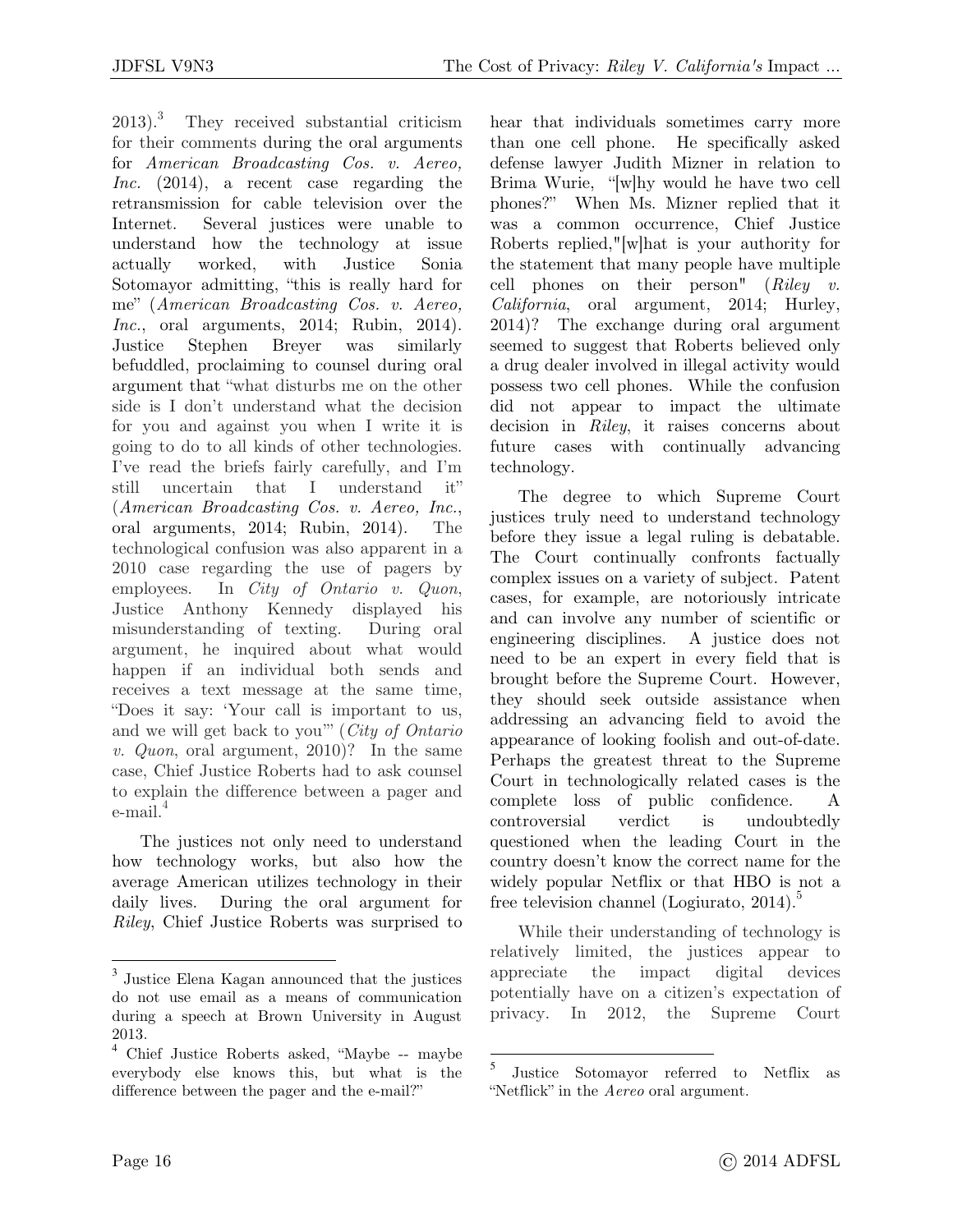addressed the issue of monitoring a suspect through the use of modern global positioning systems or GPS. In *United States v. Jones*, a physical monitor was placed on a suspect's automobile without a valid warrant and his position was tracked for four weeks. The majority concluded that a search occurred due in part to the physical intrusion on Jones' automobile. GPS monitoring today, however, does not always require the attachment of a physical object, but can be accomplished remotely through a suspect's cell phone or other electronic device. In her concurrence, Justice Sotomayor recognized the challenges advancing technology poses to privacy interest protected by the Fourth Amendment. She specifically noted that "[a]wareness that the Government may be watching chills associational and expressive freedoms" (*U.S. v. Jones*, 2012, p. 956). Justice Sotomayor also suggests that the new digital age might require a reconsideration of the expectation of privacy for information voluntarily disclosed. Citizens typically disclose large amounts of personal information in order to complete routine tasks on their electronic devices, such as purchasing items online. In modern times, Justice Sotomayor explains that "secrecy" is not always a "prerequisite for privacy" (*U.S. v. Jones*, p. 957). Consequently, the entire foundation of the expectation of privacy in digital information is potentially up for reconsideration in future cases before the Supreme Court.

### 7. CONCLUSION

A Supreme Court decision's full impact cannot be measured until the lower courts begin to interpret and apply the ruling. For example, a broad reading of *Riley v. California* may result in the imposition of a warrant requirement in situations beyond searches incident to arrest. Alternatively, the courts may view the exigency exception as a broad loophole for law enforcement to review preliminary cell phone data that is connected to an ongoing crime or the imminent destruction of evidence. Riley, however, is

not the last word on searching digital information on cell phones and other devices. The justices left many areas open for interpretation and future Supreme Court decisions. Specifically, Riley's application to other electronic devices remains uncertain. Similarly, Riley deliberately fails to address cell phone searches in the context of other warrantless searches such as plain view or the automobile exception. For now, law enforcement must work within the confines of Riley and obtain warrants in most search incident to arrest situations. The small blueprint of acceptable techniques provided by the Supreme Court should be carefully followed as the legal wrangling continues. While seemingly straightforward, the Riley decision has provided the platform from which contentious debate will undoubtedly rise, as the intersection of technology and criminal procedure continues to impact the law enforcement community.

### REFERENCES

- 18 PA.C.S. § 6312 (2014).
- 18 U.S.C. § 1030 (2008).
- American Broadcasting Cos. v. Aereo, Inc., 134 S.Ct. 2498 (2014).
- American Broadcasting Cos. v. Aereo, Inc., Oral Arguments, 134 S.Ct. 2498 (2014).
- Ayers, R., Brothers, S., & Jansen, W. (2013). Guidelines on mobile device forensics (draft). National Institute of Standards and Technology, Special Publication 800- 101. Retrieved from http://www.nist.gov/forensics/research/u pload/draft-guidelines-on-mobile-deviceforensics.pdf.
- Birkhold, M.H. (2013) Freud on the court: Re-interpreting sexting & child pornography laws. 23 Fordham Intell. Prop. Media & Ent. L.J. 897.
- Chimel v. California, 395 U.S. 752 (1969).
- City of Ontario v. Quon, 130 S.Ct. 2619 (2010).